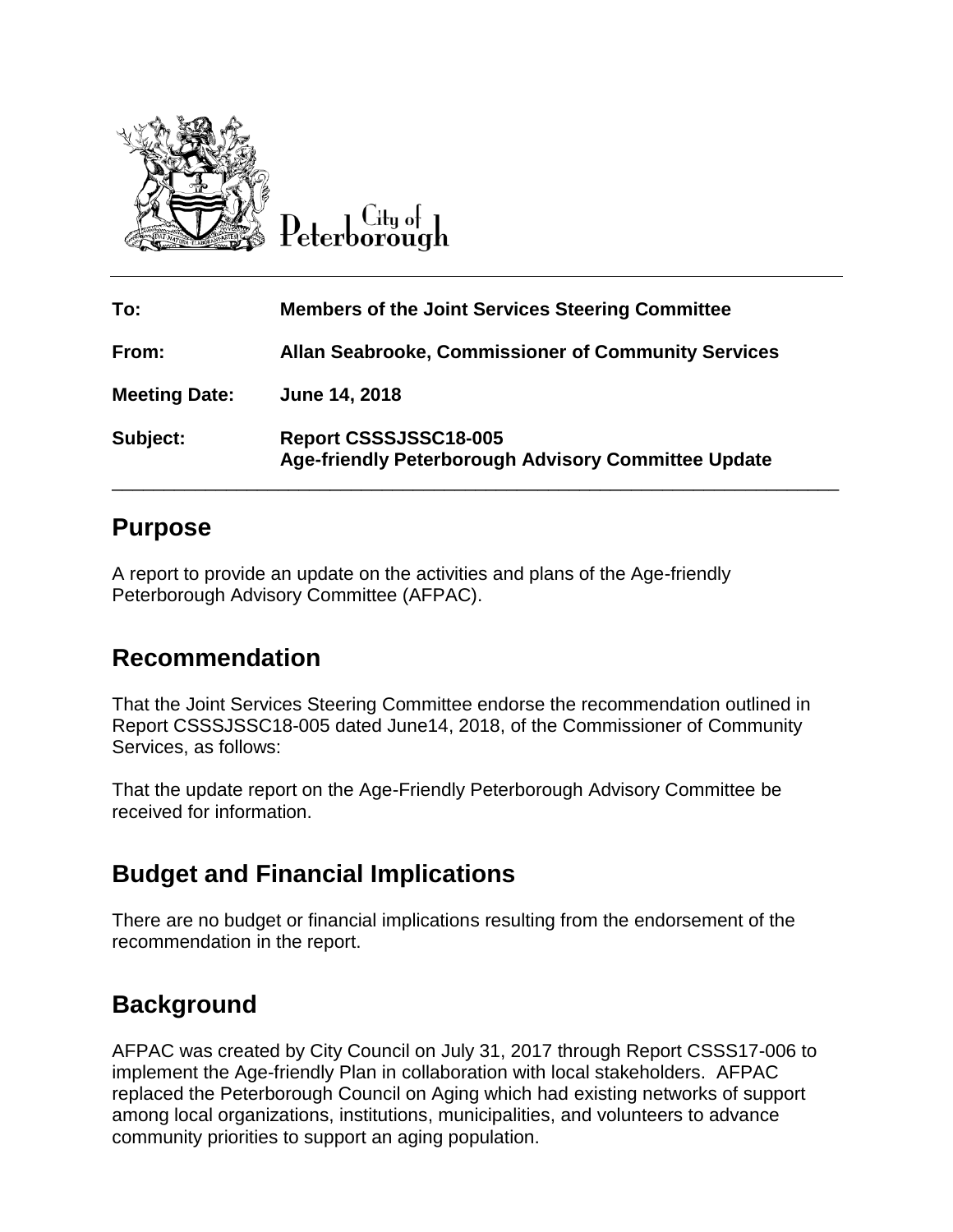Members of AFPAC have been settling into the new organizational and governance structure while working to initiate the implementation of the Age-friendly Plan. The activities of the AFPAC in early 2018 include:

- Applying for new funding from the United Way of Peterborough and District (UWPD)
- Proceeding with hiring of the new permanent position of Age-friendly Coordinator

The hiring of the Age-friendly Coordinator is underway. Once hired, the capacity of AFPAC to begin implementation of recommendations in the Age-friendly Plan will increase.

### **United Way Funding Support**

In late 2017, the UWPD contacted Age-friendly Peterborough with a funding opportunity. The UWPD was bequeathed approximately \$375,000 to support seniors in the Peterborough area. Building on the extensive research and community consultation that went into developing the actions and strategies contained in the Age-friendly Plan, the UWPD partnered with Age-friendly Peterborough to assist with the implementation of the Age-friendly Plan.

The funding is expected to cover expenses over the next 3-4 years; however, there is no strict deadline connected to the funding. Currently, \$165,000 of the funding has been allocated to four projects being implemented by the AFPAC Working Group as described below. There is \$30,000 being allocated to support the salary of the Agefriendly Coordinator position through annual contributions of \$10,000 in each of the next 3 years.

This funding will strengthen the partnership between AFPAC and UWPD by working toward the mutual goal of addressing the needs of high risk seniors in the community.

#### **Working Group Activities**

AFPAC is comprised of four Working Groups that focus on implementing the Agefriendly Plan. Each Working Group has 10 to 20 members. The projects they are working on are as follows.

### **1. Basic Needs Working Group**

This Working Group is currently developing a project that examines a combination of health and housing needs of current seniors and our aging population. Key local partners engaged with this project include: Peterborough Public Health, Peterborough Family Health Team, the City's Housing Division, Peterborough Housing Corporation, Peterborough Regional Health Centre, Community Care Peterborough, VON, and local volunteers. The Central East Local Health Integration Network is also being consulted.

This project is of interest to the UWPD and may result in further allocations of funding for implementation.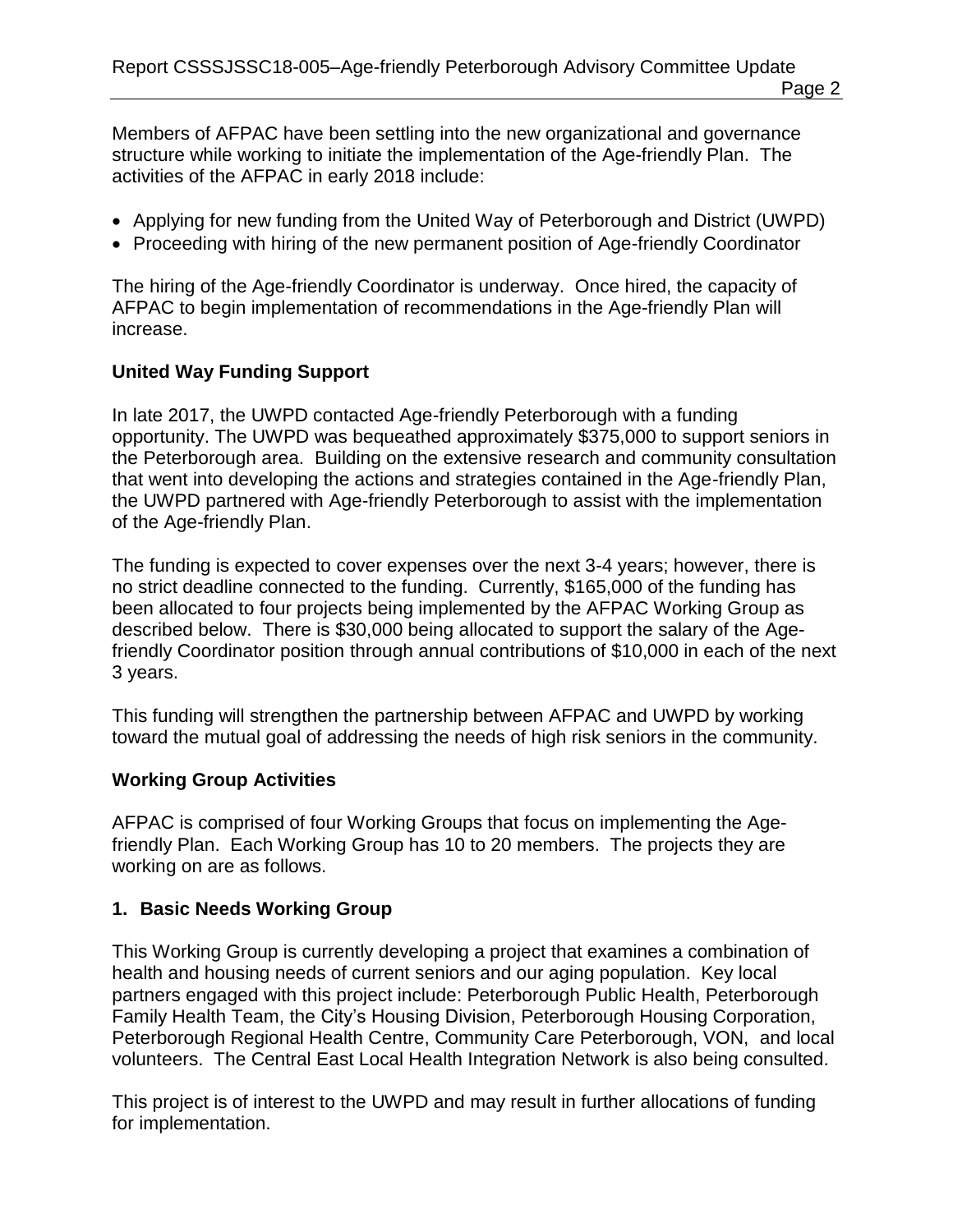### **2. Staying Mobile Working Group**

This Working Group piloted two Walkability Assessments in 2017, one on Hunter Street East in Peterborough and a second on Burleigh Street in Apsley. The objectives of these walks were to identify positive features and areas of improvement for older adults using pedestrian infrastructure. A strategy is currently being developed to allow this program to be used by all local municipalities with the support of AFPAC. The UWPD has invested \$5,000 in this project.

Rural transportation is a common challenge for many County residents, including older adults. This Working Group contributed to a successful Community Transportation Grant Application submitted by the Township of Selwyn in partnership with Curve Lake First Nation, Community Care Peterborough, and the City of Peterborough. The Township of Selwyn will receive just under \$1.5 million over 5 years to develop a transportation service that will connect these communities along with the transportation services offered by Community Care Peterborough to seniors and people with disabilities. The tentative route will have two buses traveling in opposite directions from Curve Lake, to Lakefield, Trent University, Portage Place Mall, Bridgenorth and Ennismore.

### **3. Building Relationships Working Group**

The main goal of this Working Group in 2018 is to implement the Age-friendly Business Strategy that was created in 2017. This Strategy aims to partner with local businesses and provide information and tools to serve the needs of an aging population, such as:

- Customer service training
- Accessibility
- Product placement suggestions
- Furniture and amenities
- Light and sound levels
- Appropriate portion sizing
- Delivery services
- Dementia behaviour recognition

The implementation of this program will be led by the Age-friendly Coordinator who will ensure reliable and consistent assistance to businesses. The UWPD has invested \$10,000 to assist with implementing this program.

This Working Group has also partnered to deliver training and workshops in the areas of isolation and elder abuse with organizations that focus on this issue. By engaging with these partners to identify gaps in service and outreach, this Working Group aims to enhance and improve services and programs where appropriate.

#### **4. Learning and Contributing Working Group**

This Working Group has several new and existing programs being planned and implemented. The Age-friendly Peterborough Community Report TV show is a new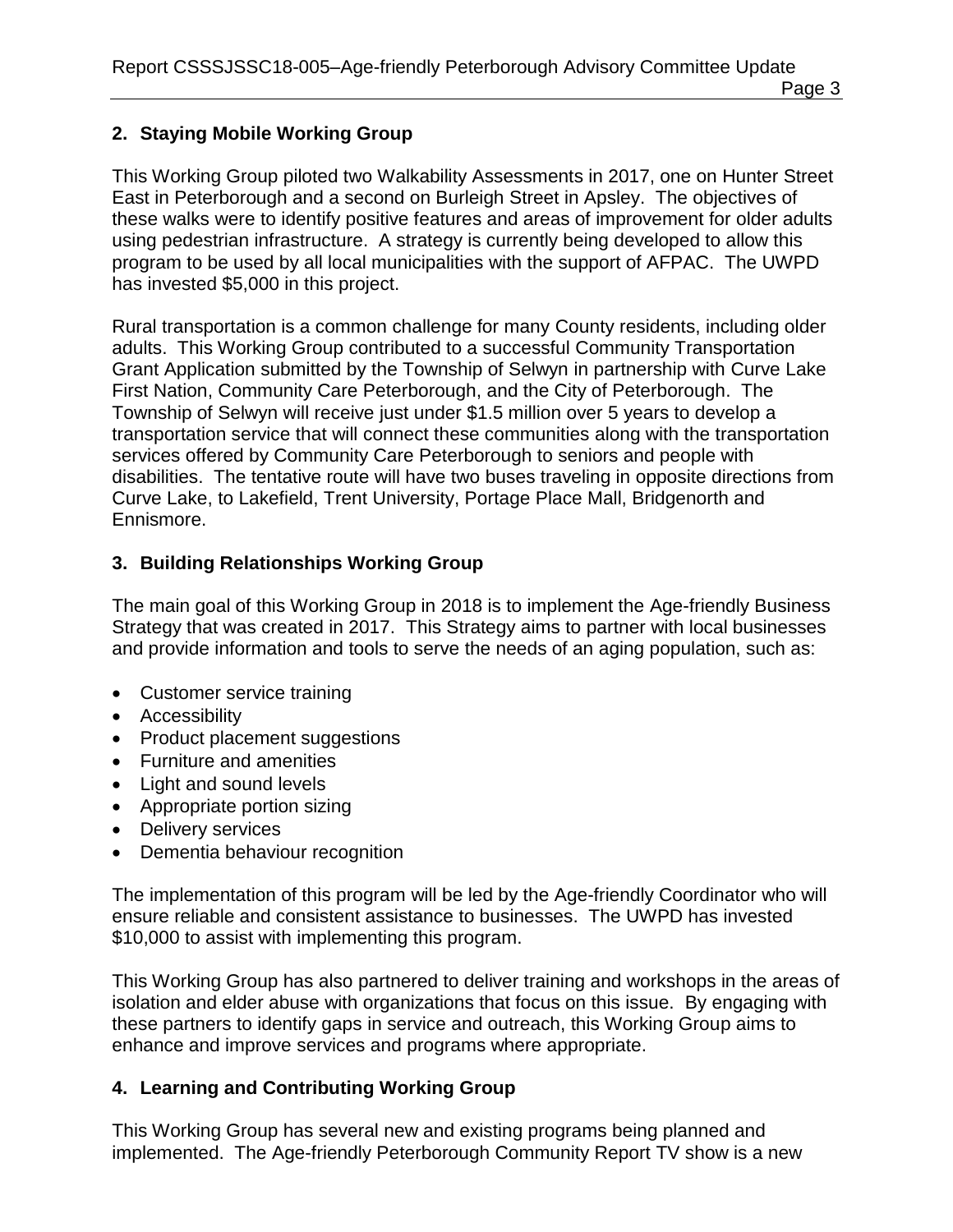project that started in 2018. The project will create a series of 10-12 shows showcasing topics that are important to an aging population. Examples of topics being considered include:

- Mobility and Transportation
- Elder Abuse
- **Dementia**
- Living with Chronic Illness
- Technology
- Healthy Eating

A partnership has been established with YourTV (previously Cogeco) to broadcast the show. The shows will also be available on the Age-friendly Peterborough website, which is currently being developed. The purpose of this project is to provide relevant information on topics that are accessible on television and through online videos. The UWPD invested \$40,000 into this project.

The Learning and Contributing Working Group is also working on a Recreation and Leisure Needs Assessment that will determine the future recreation and leisure needs of an aging population in the Peterborough area. This project is being developed in partnership with the three Activity Centres that focus on serving seniors (Mapleridge, Activity Haven, and McDonnel Street), three fitness centres in the City of Peterborough (Peterborough Sport and Wellness Centre, YMCA, and Trent Athletics), the 8 Townships, both First Nations and the City's Recreation and Social Services Divisions. A consultant will be hired to undertake the work of this project. The UWPD invested \$80,000 into this project.

Ongoing projects currently underway include organizing the annual Seniors Showcase and the annual Summit on Aging. The Seniors Showcase will take place on June 20<sup>th</sup> at the Peterborough Sport and Wellness Centre and is co-hosted with the Greater Peterborough Chamber of Commerce.

The Summit on Aging is taking place on October 25<sup>th</sup> at Trent University, Gzowski College and is co-hosted with the Trent Centre for Aging and Society. The theme of this year's event is dementia with the Alzheimer Society and Kawartha Centre taking the lead for organizing the content of the event.

#### **Awards and Recognition**

Age-friendly Peterborough recently received two awards recognizing the work being done to advance the priorities of an aging population. The first award was the Ontario Age-friendly Community Recognition Award presented by the Ministry of Seniors Affairs. The City of Peterborough, the County of Peterborough, and Curve Lake First Nation each received this award for developing and adopting the Age-friendly Plan.

The second award was received from Sustainable Peterborough. AFPAC was presented with an award in the category of Healthy Communities in recognition of the